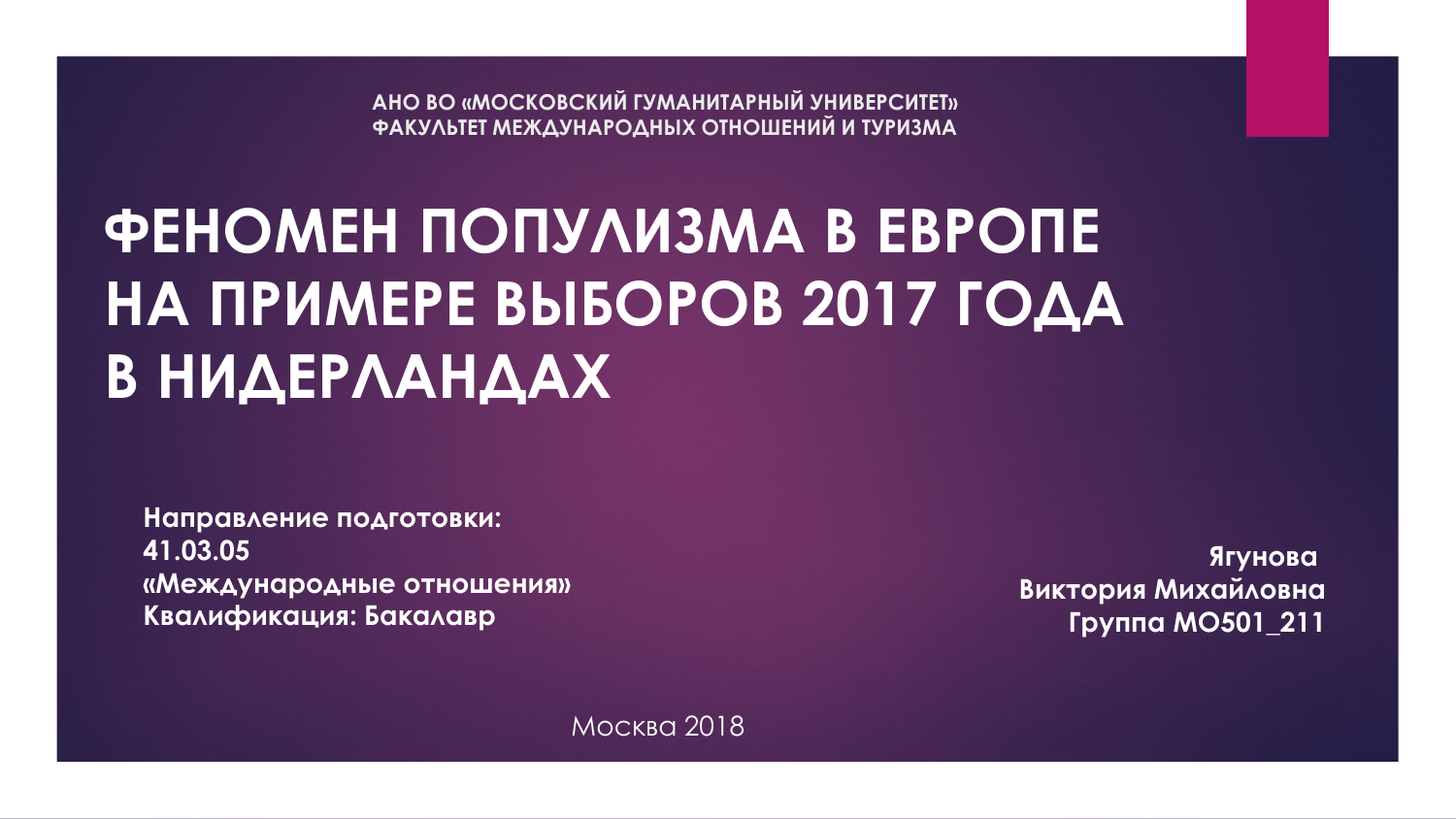### Outline of the topic

- ▶ Target/ object/ subject/ tasks
- ▶ Conceptual unit of the theme
- **Populism**
- $\blacktriangleright$  What's new in this term
- Dutch populism. Brief look
- Distance between elites and masses
- $\blacktriangleright$  Conclusion
- Bibliography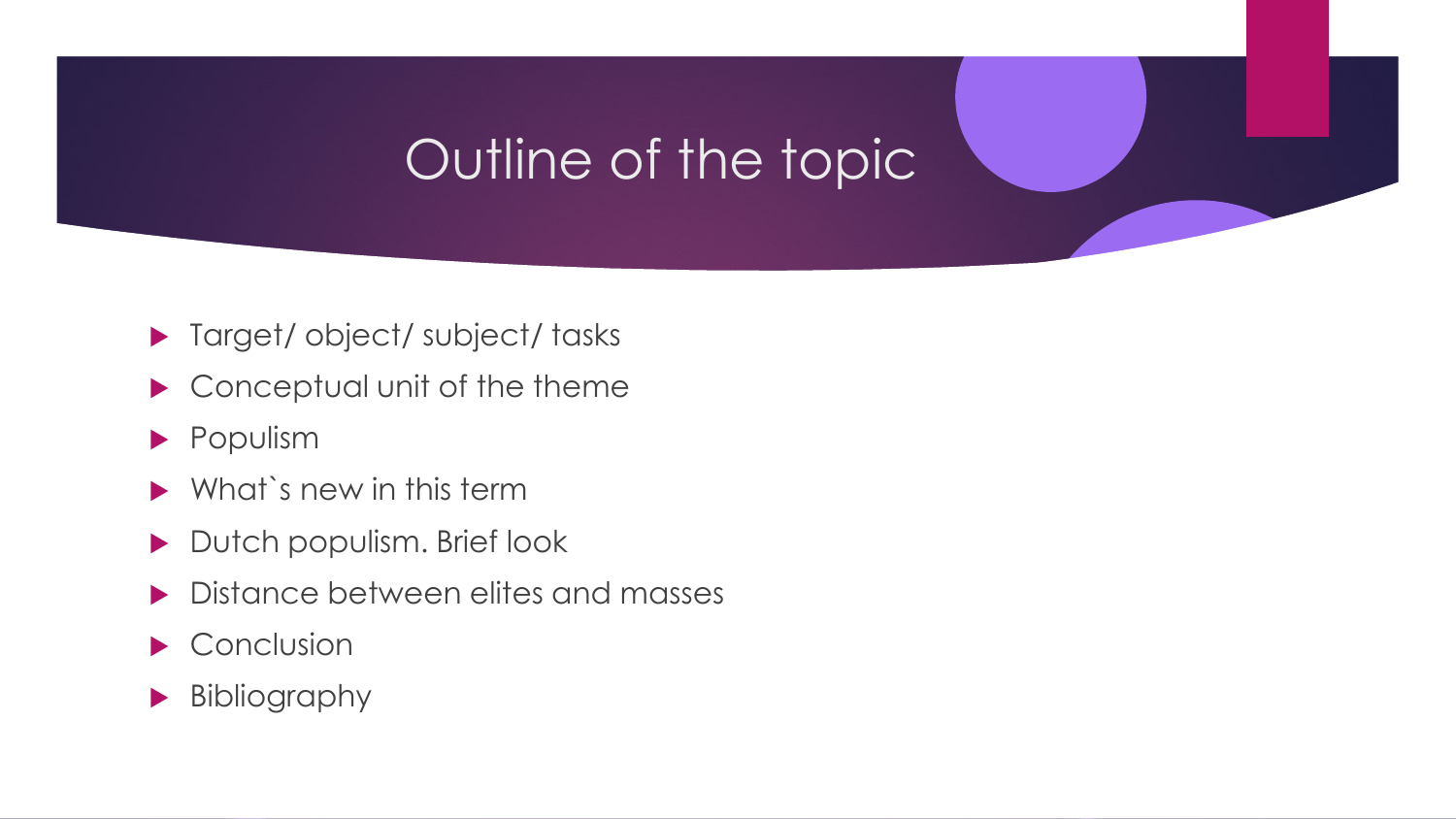

**TO CONSIDER THE DYNAMIC OF DUTCH POPULISM** 

#### **POPULISM AS PHENOMENON OF POLITICS IN WESTERN COUNTRIES**

#### **POPULISM AS MAIN RHETORIC AT LAST ELECTIONS IN NETHERLANDS**

- **1. TO UNDERSTAND WHY IT BECAME SO POPULAR BETWEEN MASSES**
- **2. TO CONSIDER THE DISTANCE BETWEEN ELITES AND MASSES**
- **3. TO ANALYZE HOW CAN IT POSSIBLY AFFECT THE FUTURE OF THE EUROPE**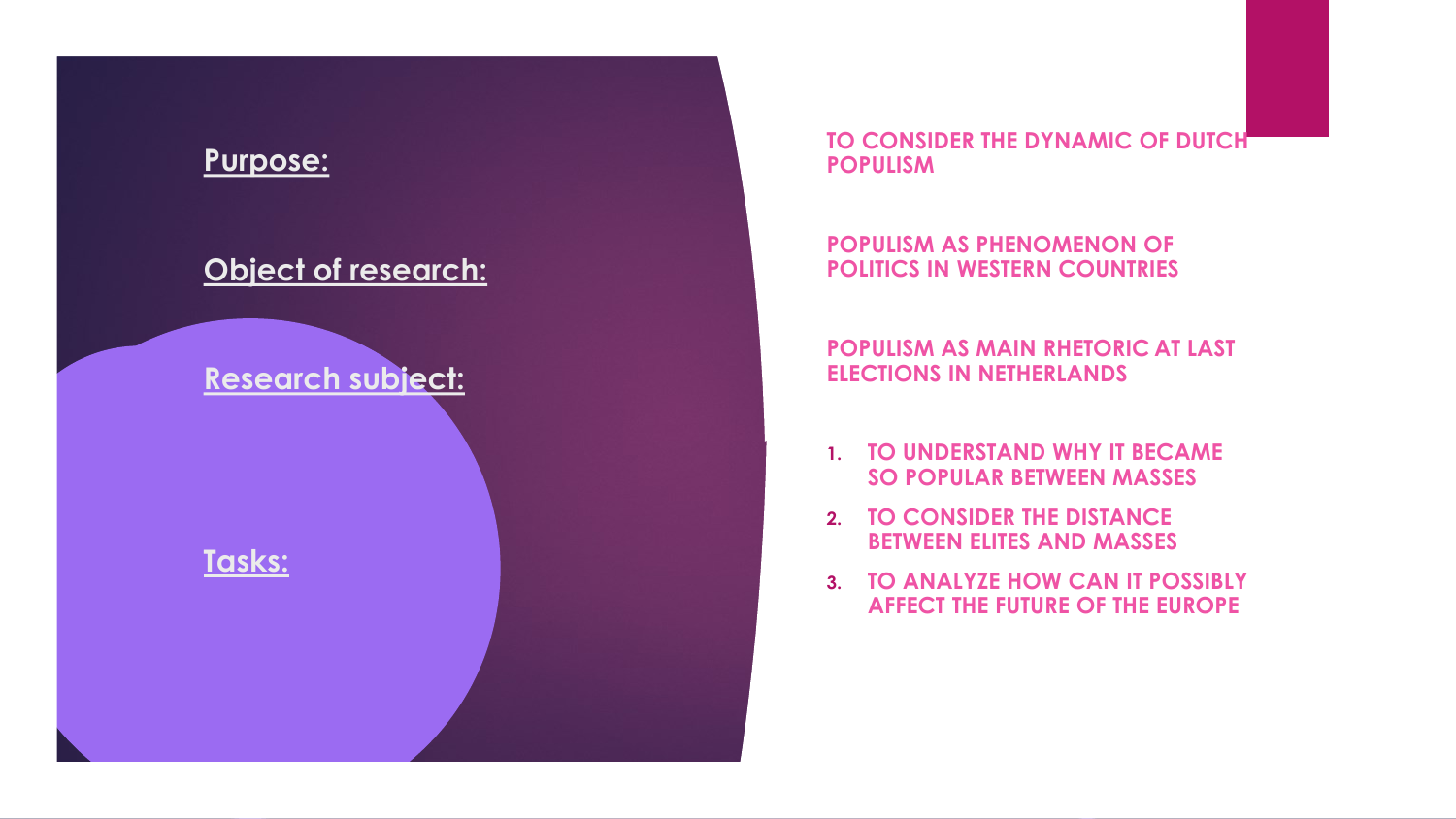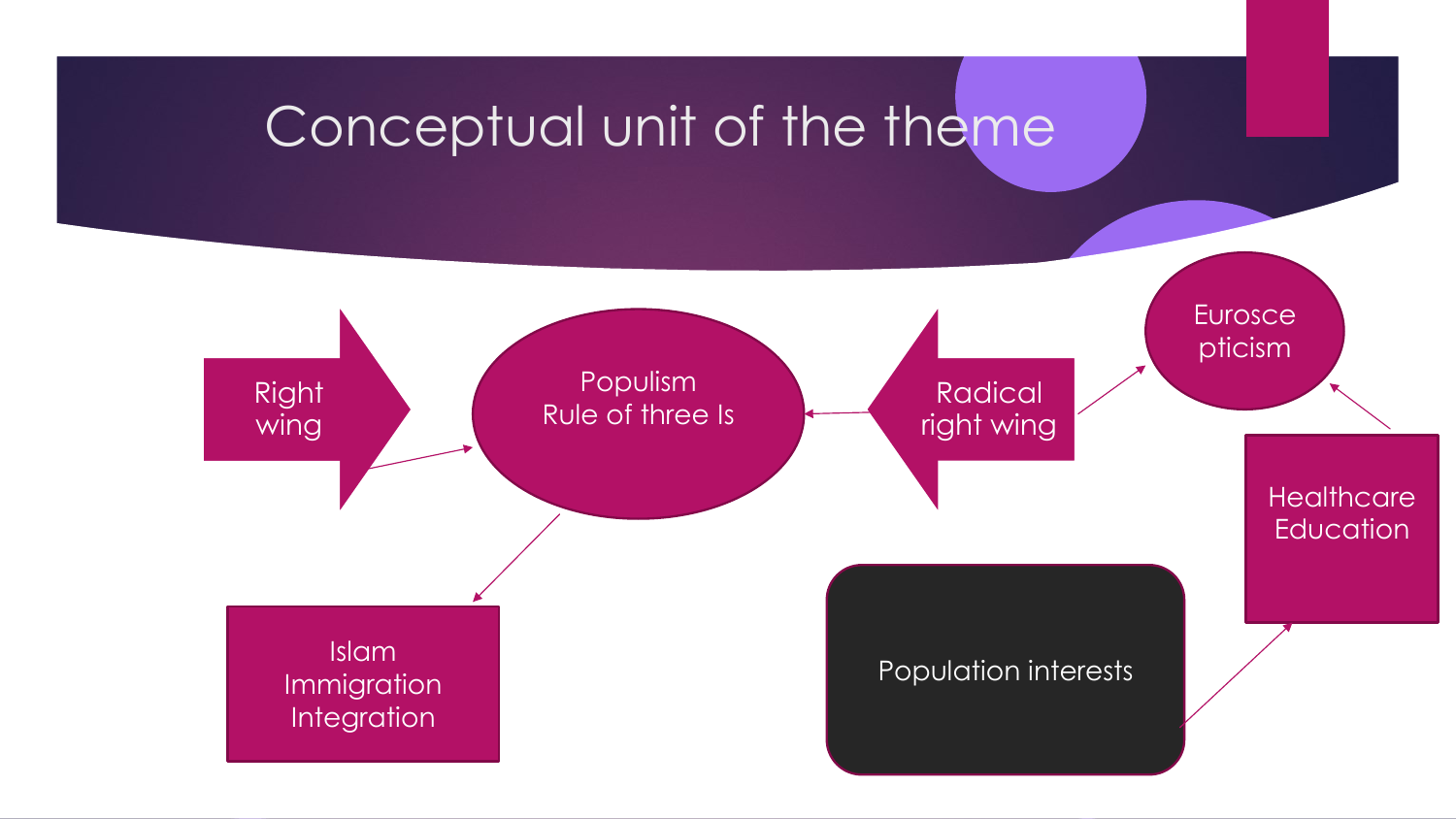

 Political ideas and activities that are intended to get the support of ordinary people by giving them what they want.





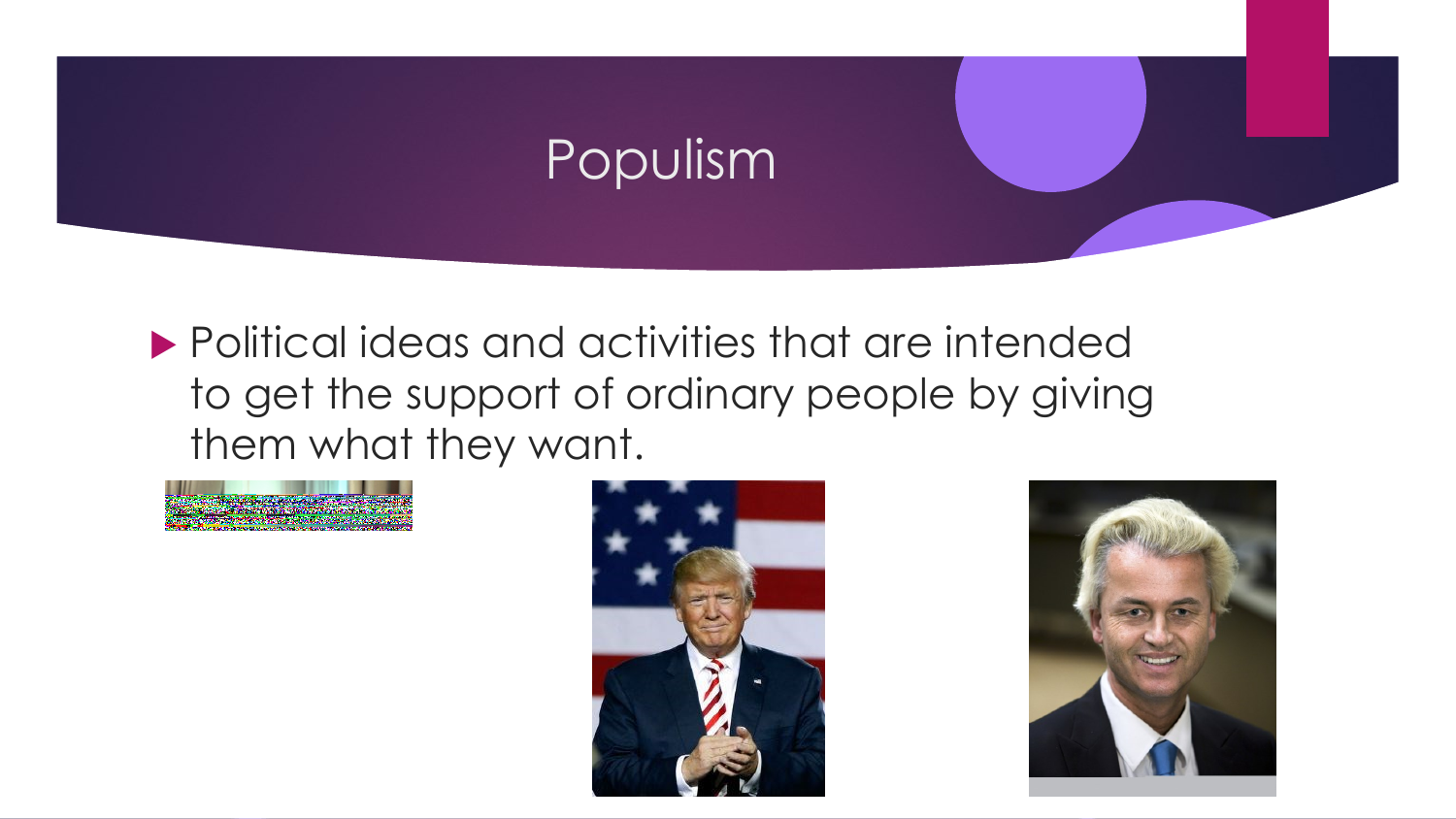## What`s new

- New populism could be found in ideas of left and right wing parties or centrist.
- ▶ Compare to traditional conservative or liberal parties main targets of new populists are everyone who is offended from globalization(cultural diversification) and immigrants.
- ▶ New populists are bringing Euroscepticism and critic towards integration processes.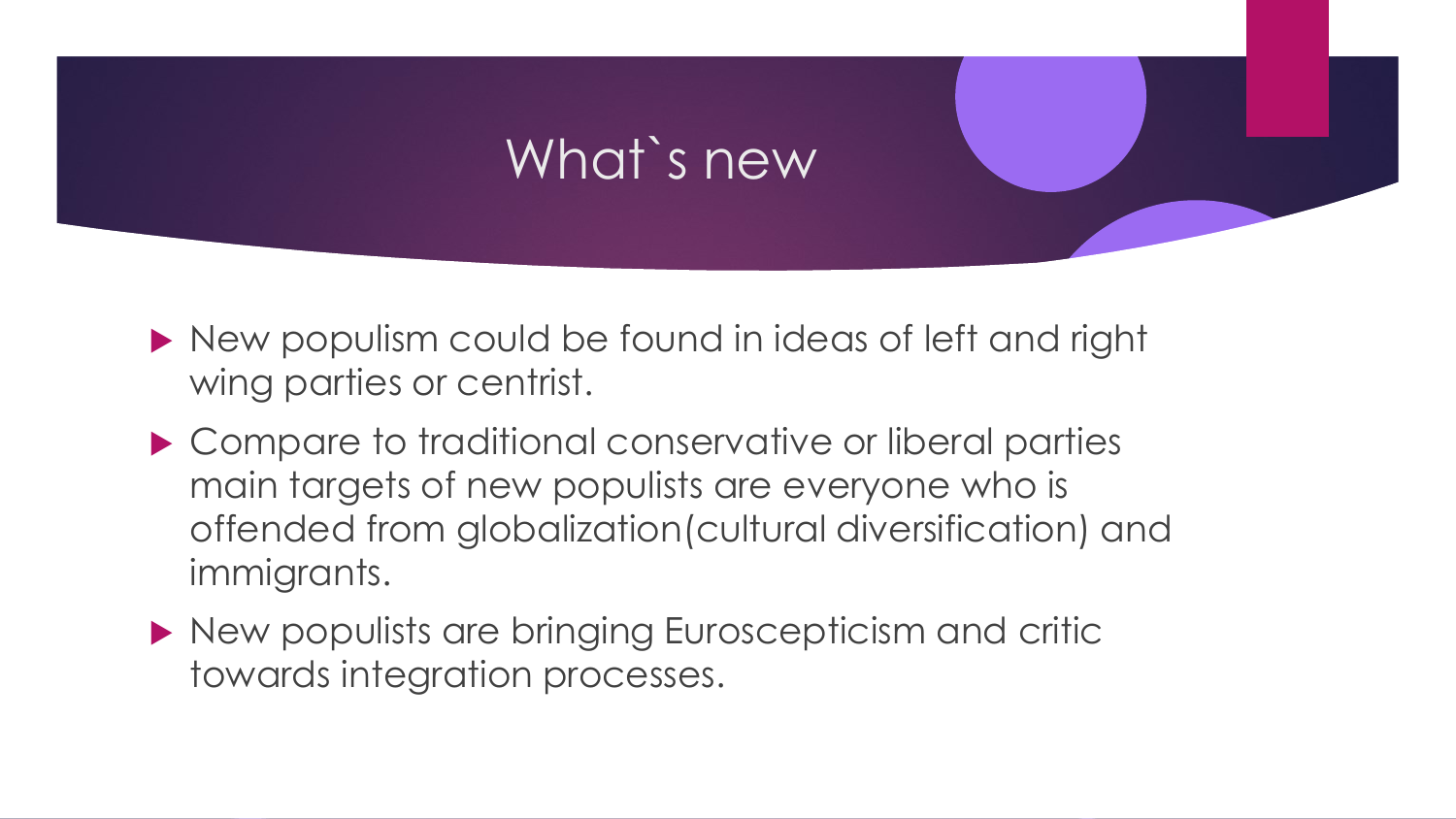## Dutch populism

- ▶ 2000 first populist leader and anti-Islamic rhetoric.
- Islam is a threat for democracy.
- ▶ 2006 Geert Wilders appeared with ideas to not accept European Constitution.
- ▶ 2010 a lot of criticism `towards European Union, including European Parliament and European Commission.
- ▶ 2017- anti-Muslim measures, withdraw the Netherlands from EU.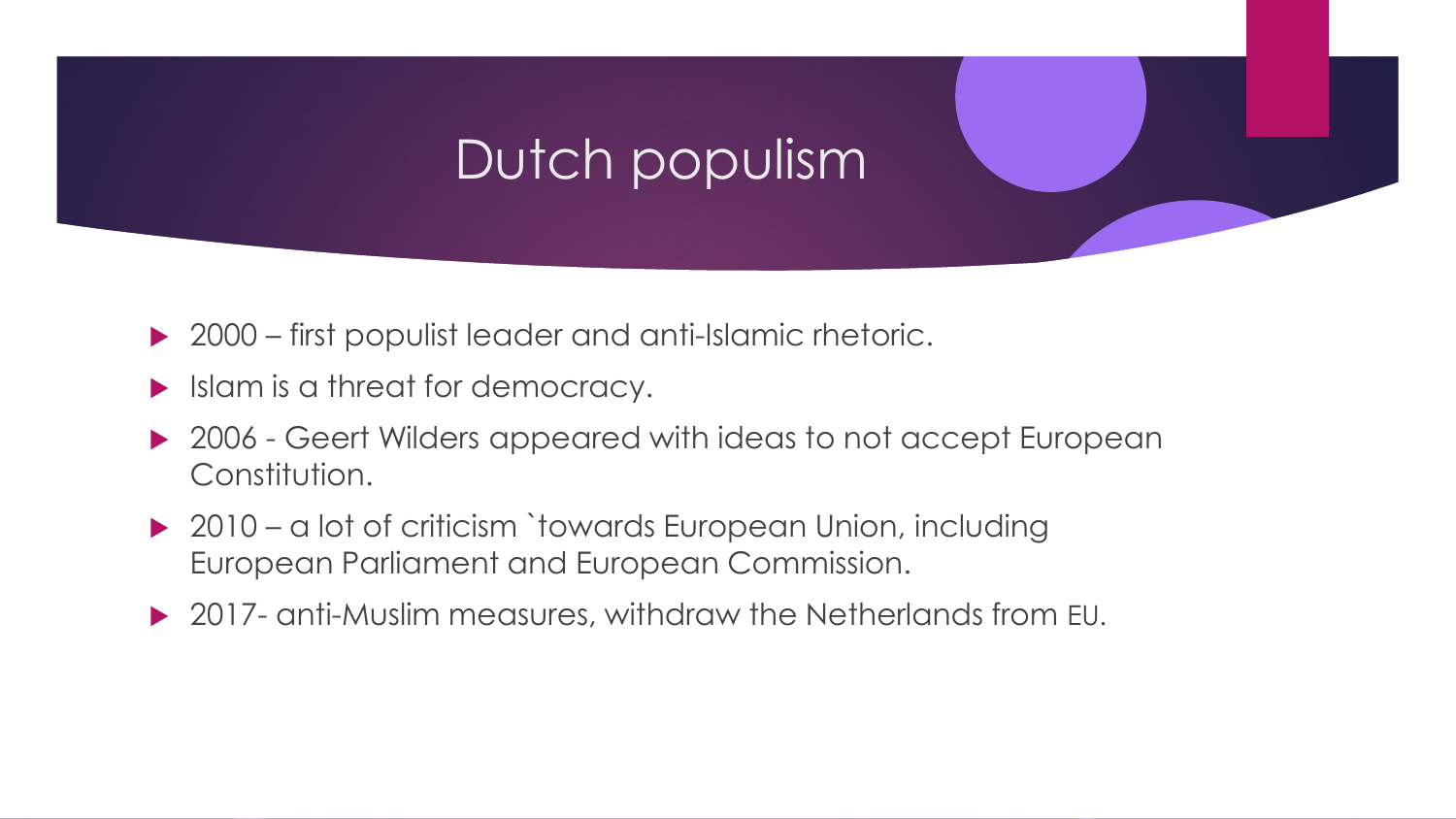#### Distance between elites and masses

- Political campaigns with rule of "three Is" elites debates about one problem
- polls showed the real interests of population are about healthcare, education and economic inequality – masses looking for other answers